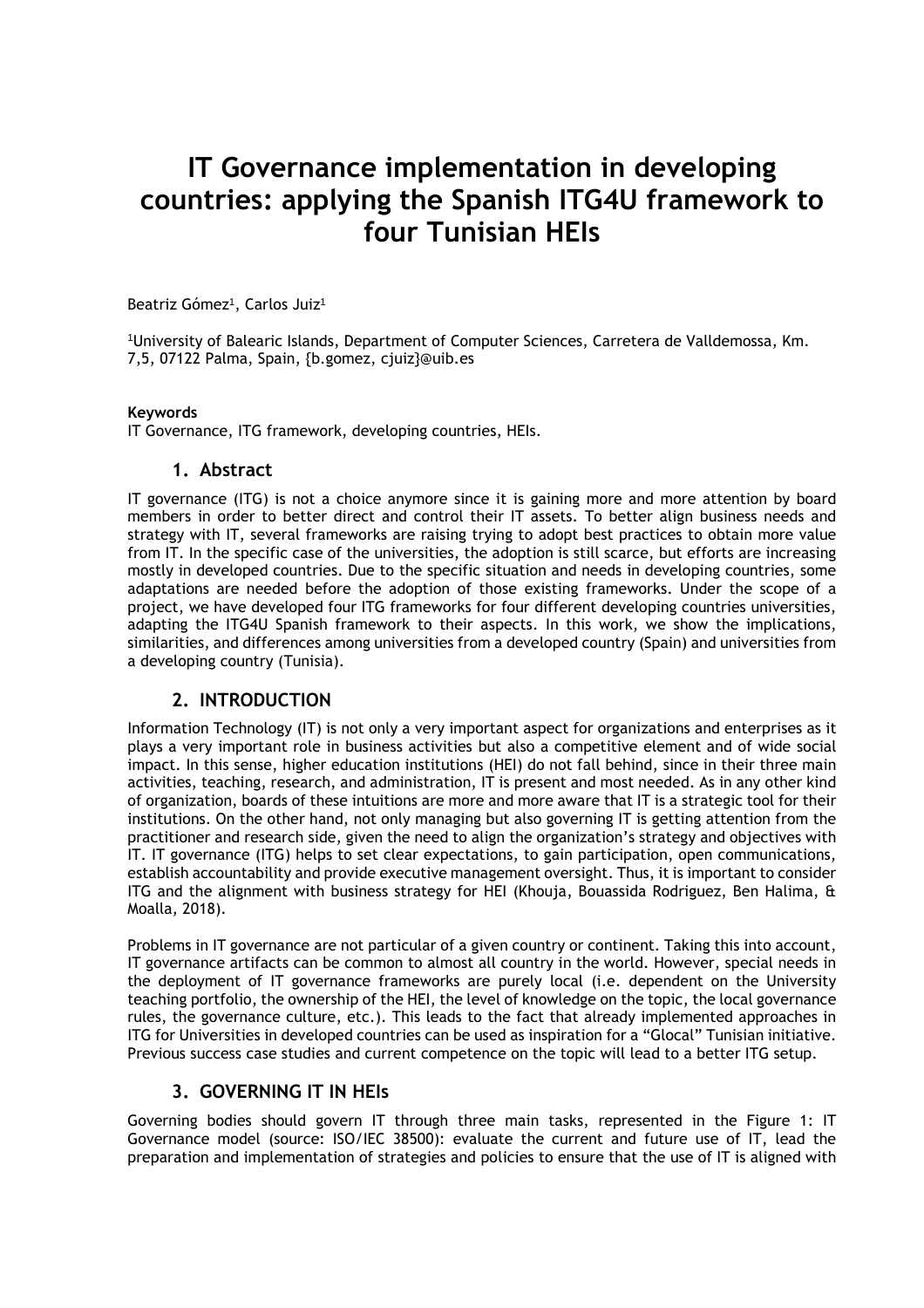business objectives, monitor compliance with norms, rules, and laws, and measure strategy performance development.



Figure 1: IT Governance model (source: ISO/IEC 38500)

These three activities applied to any kind of organization are not different for a university and should not be different for any university in the world. The previous work performed in Spain proposed the ITG4U framework to design improvement actions that may be implemented in each university in order to reach a higher IT governance maturity level (Fernández & Llorens, 2009). As the model is mostly general, the authors claimed that other universities could use it without making significant changes. Thus, we adopted and adapted this framework to the specific situation of four HEIs in a developing country. The objective is twofold: first to improve the IT governance in their institutions and thus change how ITG is discussed as well as the strategic focus of his asset as important for the ITG of the HEI, and second to better study the aspects related to a developing country taking into account the aspects used in a developed country.

### **4. APPLYING ITG4U FRAMEWORK TO DEVELOPING COUNTRIES: TUNISIA**

Under the scope of the European project Erasmus+ KA2 IT Governance for Tunisian Universities (ITG4TU), four European Universities from three different countries (Spain, Germany, and Norway) adopted and adapted the ITG4U Spanish framework to four Tunisian universities (Gómez, Juiz, Colomopalacios, & Fernández, 2018). After several pieces of training in order to set a minimum knowledge on IT governance in general and applied to universities in particular, the definition of a framework for IT governance in the Tunisian HEIs and its deployment and results monitoring were done. This was divided into the following sections:

• IT Governance environment: it consisted of the study of experiences in other countries, study international ITG frameworks and a description of the Tunisian ITG group.

IT Governance best practices: it consisted on the adaptations of the IT governance framework best practices, a self-assessment of the organizational ITG maturity level in best practices and the review of their organizational ITG maturity level in best practices.

• IT Governance maturity model: it consisted on the adaptations on IT governance framework maturity model, the review of the adaptation of the maturity model to their organization, the maturity level current situation and the maturity goal selection.

Since several problems were common in both Spanish and Tunisian HEIs like lack of clear ITG principles, budget limitations and lack of a method for selecting the ITG framework, special needs were purely local and that is why several adaptations were made to better fit with their situation, as it is shown in Figure 2.